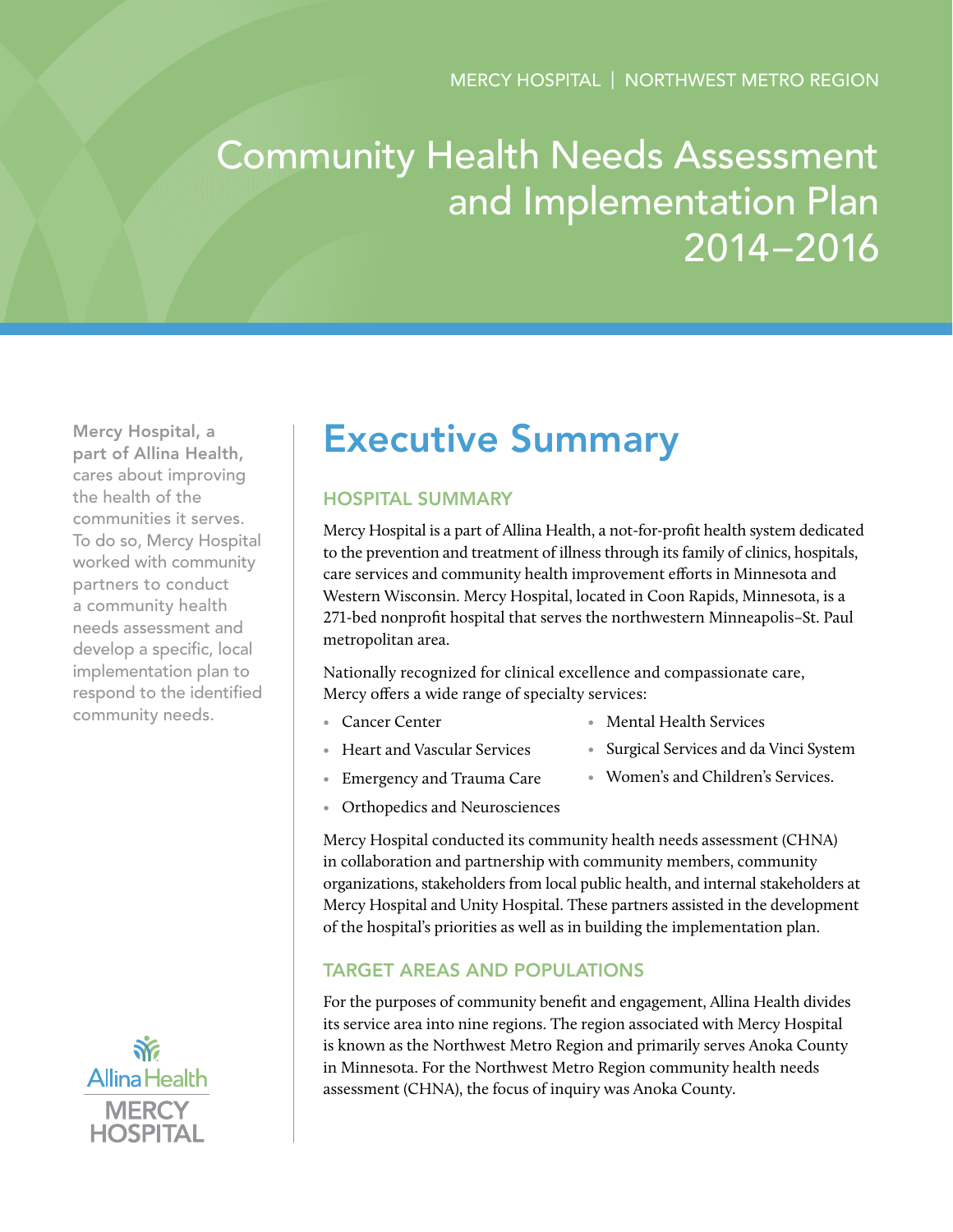## Needs Assessment Process

The needs assessment plan was based on a set of best practices for community health assessments developed by the Catholic Health Association with the purpose of identifying two to three regional priority areas to focus on for FY 2014–2016. The process was designed to rely on existing public data, directly engage community stakeholders and collaborate with local public health and other health providers. The Northwest Metro Region Community Engagement Lead guided the effort for Mercy Hospital.

The Mercy Hospital assessment was conducted in three stages: data review and setting priorities, community health dialogues and community assets inventory, and action planning. The process began in April 2012 with the development of the CHNA plan and was completed in August 2013 with the final presentation of the assessment and action plan to the Mercy and Unity Hospitals' Northwest Metro Community Health Advisory Council. The following is a description of the assessment steps and timeline created by the CHNA Team.

## DATA REVIEW AND PRIORITIZATION

The data review and priority-setting phase began with the compilation of existing health-related data. Stakeholders reviewed three datasets, including Stratis Health Minnesota County Profiles, Minnesota County-Level Indicators for Community Health Assessment, and County Health Rankings. They then developed an initial list of priorities. Assessment stakeholders used the Hanlon Method, a systematic prioritization process, to rank the health-related issues based on three criteria: size of the problem, seriousness of the problem, and estimated effectiveness of the solution. Stakeholders were then asked to consider the numerical rankings given to each issue along with a set of discussion questions to choose the final priority issues.

The prioritization process identified the following two priority issues for the community:

- 1. Chronic disease prevention and management
- 2. Childhood obesity

## Community Dialogues

In spring 2013, Mercy Hospital held meetings designed to solicit feedback from the community on how the hospital could most effectively address the selected priority issues. These community dialogues were an opportunity for Mercy Hospital to hear from a broader group of community members, identify ideas and strategies to respond to the priority issues and inform the action planning phase of the needs assessment. A dialogue report summarizes the findings and will guide the development of the implementation plan.

## Community Assets Inventory

Between the community health dialogues and the action planning phase, the community engagement lead for Mercy Hospital developed an inventory of existing programs and services within the region related to the priority areas identified in the needs assessment. The inventory included the location of the program (hospital, clinic or community) as well as the target population and community partners. The purpose of the inventory was to identify:

- Gaps in services and opportunities for new work
- Where and with whom there is a lot of work already being done
- Opportunities for partnership and/or collaboration.

## Action Planning

The final phase of the CHNA process was to develop the implementation plan for Mercy Hospital. The implementation plan is a set of actions that the hospital will take to respond to the needs identified through the community health needs assessment process. Mercy Hospital used its Community Benefit Advisory Council to engage with internal and external stakeholders, including representatives from Anoka County Public Health, local school districts, the YMCA, community faith organizations, Anoka County Head Start, the Lee Carlson Mental Health Center, the Mercy Hospital Auxiliary, and representatives from our Community Wellness and our Faith Community Nurse programs who met over three meetings to develop the implementation plan for FY 2014–2016.

The process included four steps:

- 1. Identifying key goals, objectives and indicators related to the priority issues
- 2. Reviewing Community Health Dialogues report and Community Assets Inventory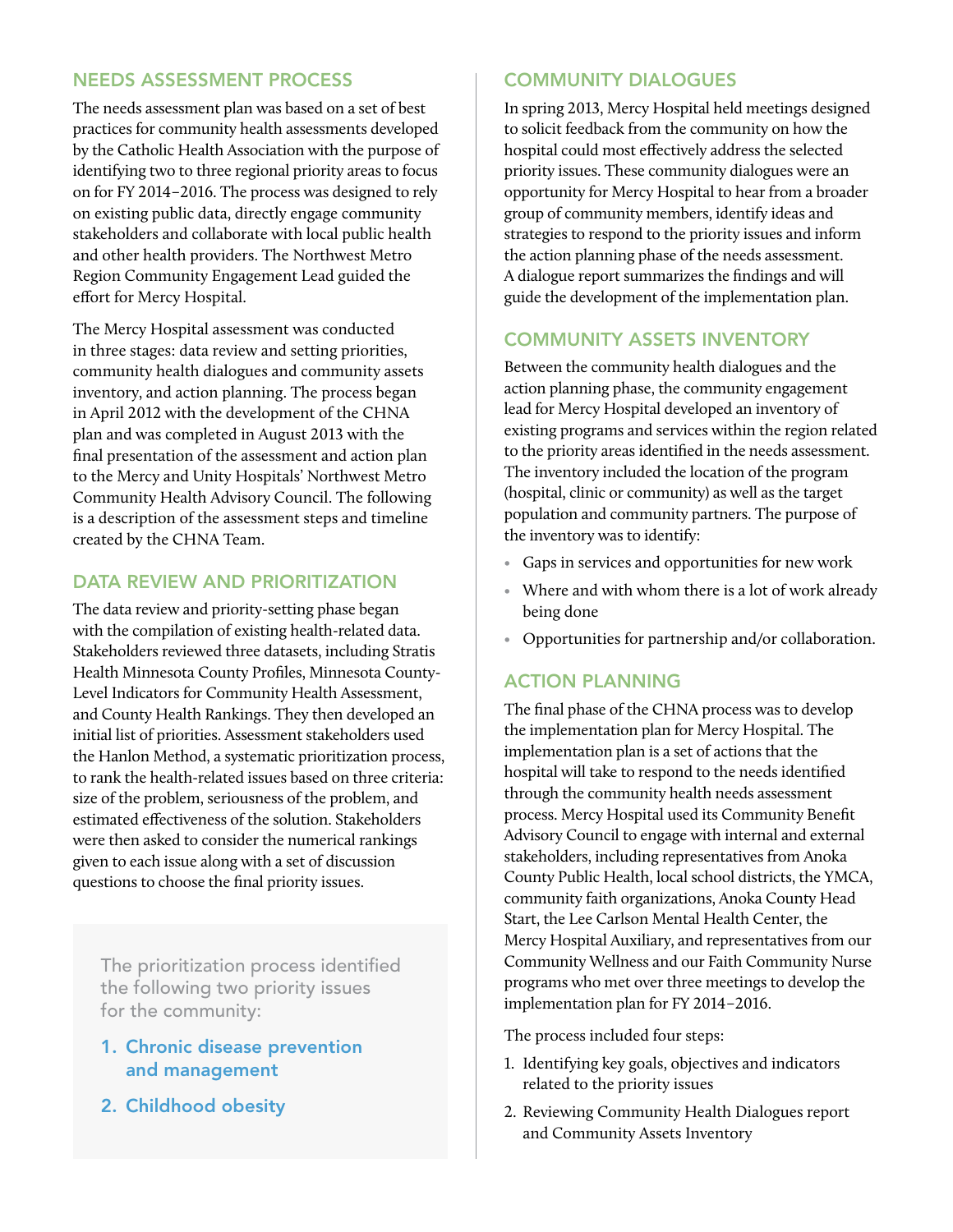- 3. Selecting evidence-based strategies and programs to address the issues
- 4. Assigning roles and partners for implementing each strategy.

## Implementation Plan

The implementation plan is a three-year plan depicting the overall work that Mercy Hospital plans to do to address its priority issues in the community. Annual work plans will be developed to provide detailed actions, accountabilities, evaluation measures and timelines.

## Chronic disease prevention and management

Goal: Promote effective strategies for prevention, detection, treatment and management of chronic disease

#### **INDICATORS**

- Increase the number of adults who are screened for chronic diseases
- Increase the proportion of adults who meet current physical activity guidelines for aerobic physical activity and muscle-strengthening activity.
- Increase the number of adults who are able to monitor and manage their chronic conditions.

Mercy Hospital will work to improve the health of both the underserved and the older adult population who are affected or potentially affected by chronic disease. Increasing the number of people that are screened and identified as 'at risk' will increase the number who are educated and referred for appropriate health care or services. Partnering with other community organizations will expand the outreach into our community. Planned strategies include:

- Conduct targeted community and population focused screenings. Screenings may be general or disease specific.
- Explore methods to reach older adults, who are isolated, not normally seen by health care providers, and/or are not reached by present outreach efforts.
- Provide health education and information related to disease prevention, self-management, and access to care.
- Inventory, identify, and develop resources that promote healthy lifestyles and address high risk individuals.

• Promote or create public awareness and promote resources, wellness activities, or healthy lifestyles.

## Childhood obesity

## Goal: Reduce risk factors for childhood obesity

#### **INDICATOR**

• Reduce the prevalence and incidence (new and existing) of overweight and obese children.

Mercy Hospital's strategy to address childhood obesity will focus on the reduction and prevention of childhood obesity and reduction of risk factors known to be contributors to youth obesity. A guiding principle will be the importance of involving parents and entire families in these efforts. Programs will focus on:

#### **Education**

- Increasing awareness and education through specific programs and activities such as:
	- Healthy Eating
	- Healthy meal preparation
	- Concept of balanced meals
	- Gardening
- Physical activity
- Community and school health fairs
- Community and school educational programs
- Holistic health focus physical, mental, social and spiritual
- Stress Reduction and balanced lifestyles

#### **Outreach & Capacity Building**

- Improve access by increasing the number of local offerings,
- Coordinate efforts by utilizing existing partners and using a 'train the trainer' model that will expand the impact by reaching more people
- Recruit and develop an advisory team that reflects the targeted community
- Expand the depth of outreach to schools by offering screening, education and follow-up for "at risk" children
- Expand the role of the Faith Community Nurse Program & our Wellness Program to include youth obesity focus

#### **Awareness of Resources**

• Improve awareness through health care providers, the Faith Community Nurse Program, the Wellness Program and community partners